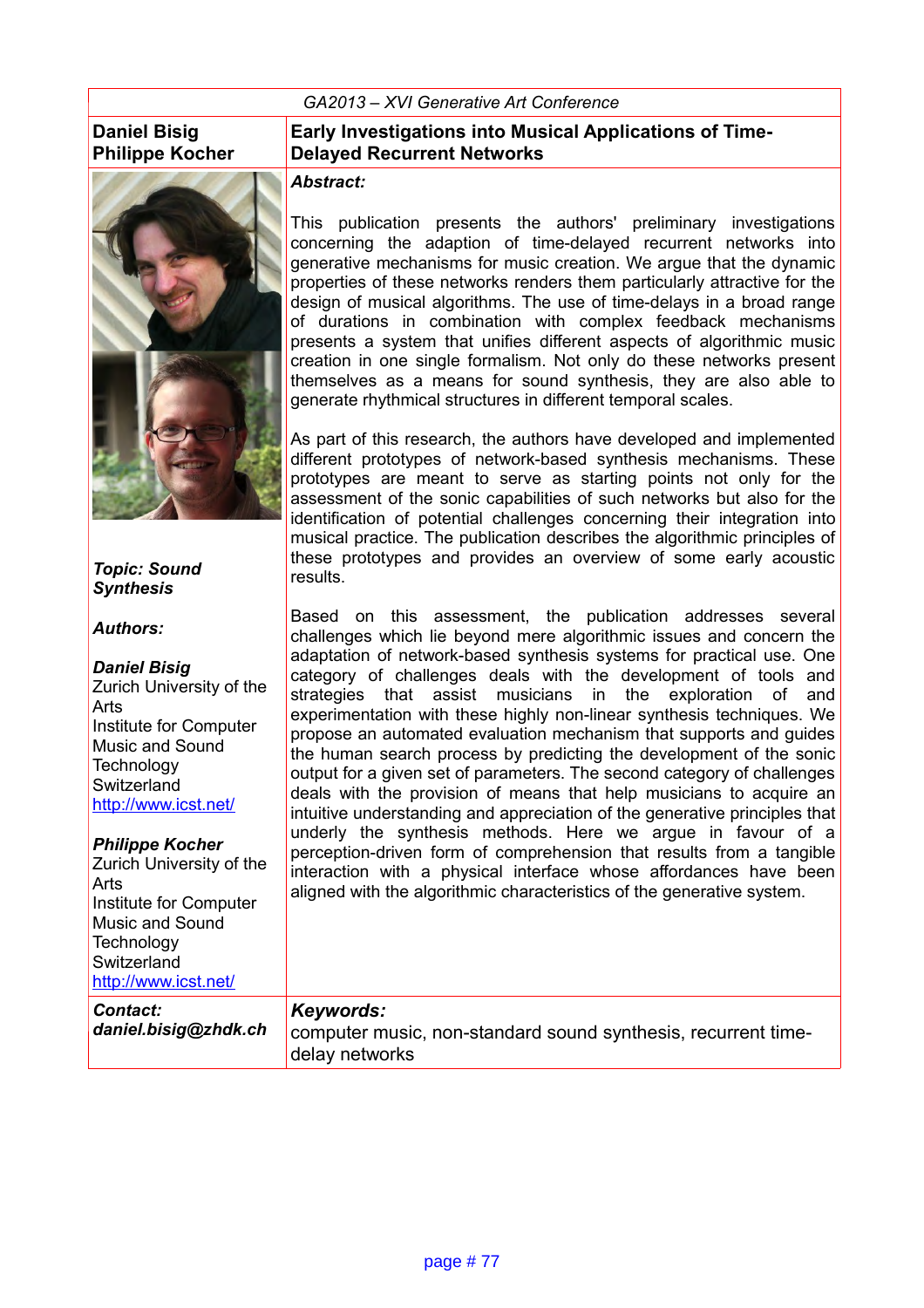# **Early Investigations into Musical Applications of Time-Delayed Recurrent Networks**

**Dr. Daniel Bisig**

*Zurich University of the Arts Institute for Computer Music and Sound Technology Switzerland http://www.icst.net/ e-mail: daniel.bisig@zhdk.ch*

#### **Philippe Kocher**

*Zurich University of the Arts Institute for Computer Music and Sound Technology Switzerland http://www.icst.net/ e-mail: philippe.kocher@zhdk.ch*

## **Abstract**

This publication presents the authors' preliminary investigations concerning the adaptation of time-delayed recurrent networks into generative mechanisms for music creation. We argue that the dynamic properties of these networks renders them particularly attractive in the context of computer music. The use of time-delays in a broad range of durations in combination with complex feedback mechanisms presents a system that unifies different aspects of algorithmic music creation in one single formalism. Not only do these networks present themselves as a means for sound synthesis, they are also able to generate rhythmical structures in different temporal scales.

As part of this research, the authors have developed and implemented different prototypes of network-based synthesis mechanisms. These prototypes are meant to serve as starting points not only for the assessment of the sonic capabilities of such networks but also for the identification of potential challenges concerning their integration into musical practice. The publication describes the algorithmic principles of these prototypes and provides an overview of some early acoustic results.

Based on this assessment, the publication addresses several challenges which lie beyond mere algorithmic issues and concern the adaptation of network-based synthesis systems for practical use. One category of challenges deals with the development of tools and strategies that assist musicians in the exploration of and experimentation with these highly non-linear synthesis techniques. We propose an automated evaluation mechanism that supports and guides the human search process by predicting the development of the sonic output for a given set of parameters. The second category of challenges deals with the provision of means that help musicians to acquire an intuitive understanding and appreciation of the generative principles that underly the synthesis methods. Here we argue in favour of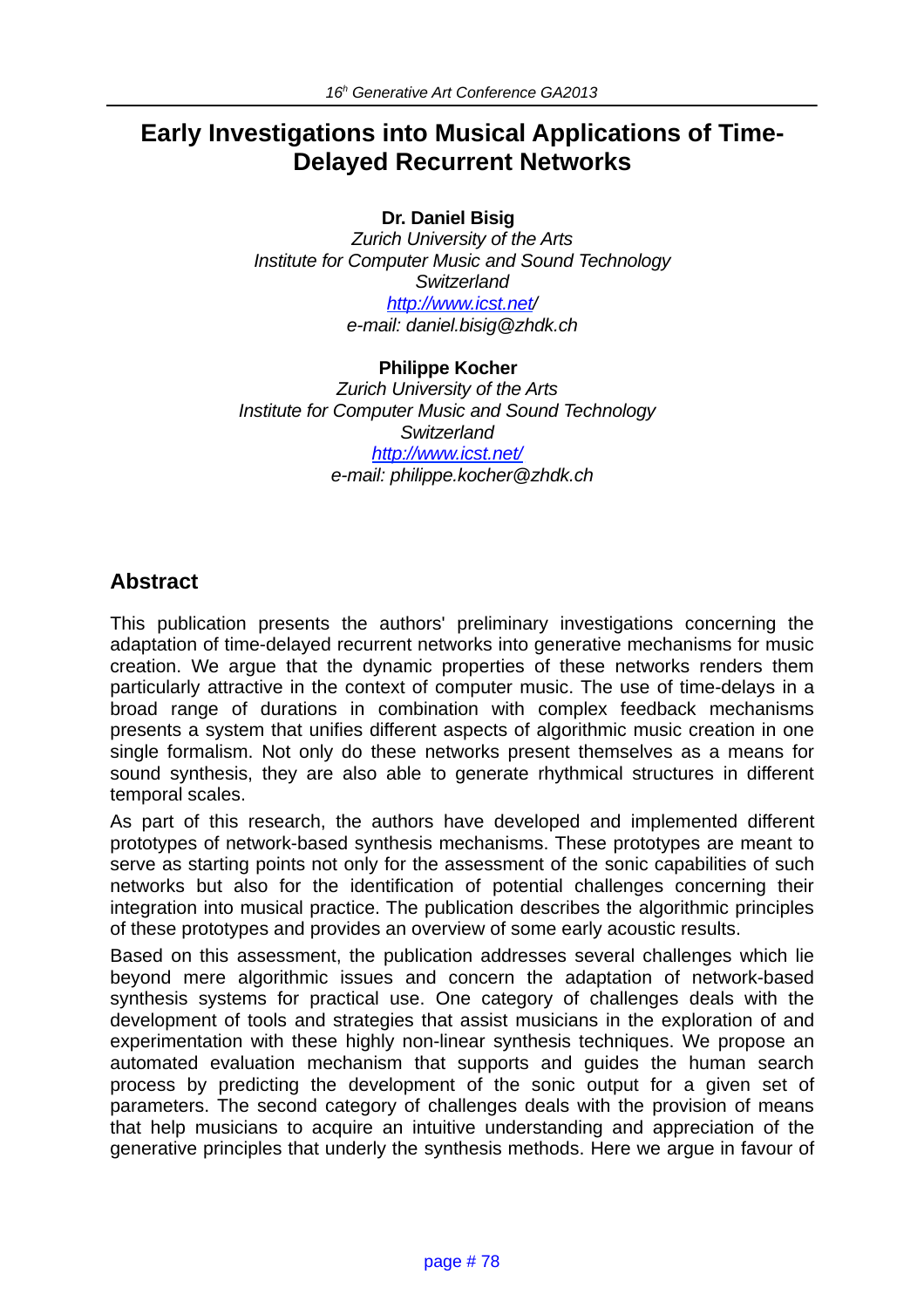a perception-driven form of comprehension that results from a tangible interaction with a physical interface whose affordances have been aligned with the algorithmic characteristics of the generative system.

# **1. Introduction**

Feedback and delay mechanisms play an important role in computer music as techniques for digital audio signal processing and sound synthesis. Delay times in the range of a few samples are used for the implementation of digital filters. The combination of time-delay and feedback forms the basis for the design of recursive filters. These filters can be employed for the realization of highly pronounced and computationally efficient filtering effects. Techniques that operate with larger timedelays are typically employed to simulate phenomena of room acoustics such as reverberation or discrete echos. For the purpose of sound synthesis, the method of digital waveguide synthesis represents a classical physical modelling approach. This technique simulates the propagation of a sound wave through a physical medium. The time it takes for the sound wave to travel a certain distance is implemented as a delay line and the reflection of the wave at material boundaries is implemented as feedback.

Feedback and delay mechanisms also play an important role for the design of artificial neural networks. In time-delayed recurrent networks, the connections among neurons form cyclic graphs and durations for signal propagation are taken into account. Due to the fact that these networks possess an internal memory, they are capable of processing and learning non-static input patterns. Apart from these networks' role as powerful machine learning tools, their behaviour is also of great interest from a dynamical systems perspective. Contrary to classical feed forward networks, these networks often exhibit chaotic and complex patterns in their activity propagation. The vast majority of musical applications employ neural networks for analysis tasks and imitation-based approaches to musical composition, see for example [1, 2]. Others use the complex temporal dynamics of these networks as generative mechanism for algorithmic composition, see for example [4, 5]. There exists very little research concerning the adoption of recurrent neural networks as mechanisms for signal processing and sound synthesis. Ohya describes a sound synthesis method based on a recurrent network that consists of continuous-time and continuous-value neurons whose interconnections possess both weight and delay [6]. A second and somewhat more recent example describes a neural network-based synthesis system that consists of two neurons that exhibit mutual inhibition and lock their internal oscillations to the frequency of an input signal [3].

This publication is motivated by the desire to continue and expand the promising but seemingly neglected research that deals with the adaptation and application of timedelayed recurrent networks for algorithmic composition, sound synthesis and signal processing. In particular, we aim to combine time-delay feedback techniques from signal processing and artificial neural networks into unified generative algorithms for computer music. We believe that an extension of well established methods from digital signal processing with network-based forms of non-standard sound synthesis enables interesting sonic possibilities. Furthermore, a unified algorithmic system which can operate over a diverse range of temporal scales possesses great promise as a coherent mechanism for the creation of musical structures on both the level of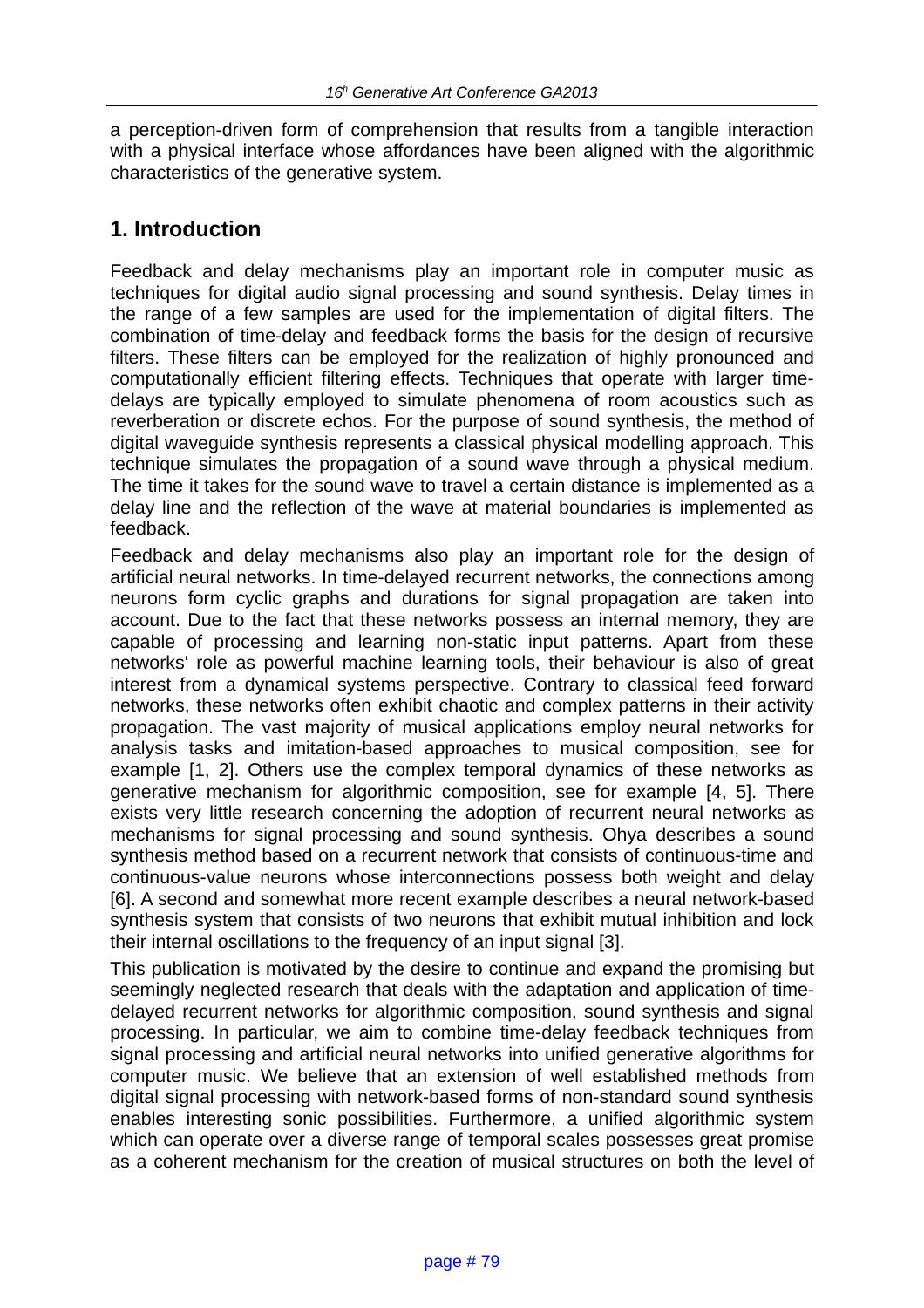musical composition and sound synthesis. Finally, the behavioural complexity that these methods inherit from their neural network counterparts can serve as a starting point for the creation of autonomous musical systems.

# **2. Prototypes**

As part of a brief pre-project that was conducted prior to an application for a publicly funded research project, the authors have realised three prototypes that incorporate different time-delay feedback mechanisms. These prototypes served as early experimentation platforms and helped us to gain first insights concerning the musical potentials and pitfalls of these systems. In particular, they helped us to assess the following topics:

- software architecture requirements for the implementation of diverse timedelays and arbitrary recurrent network topologies
- integration of feedback stabilisation mechanisms
- generation of non-periodic network activity patterns
- impact of parameter changes on the networks' behaviour and sonic output
- characteristics and diversity of the networks' sonic output
- comprehensibility of relationships between network properties and sonic output

The three prototypes exhibit three different approaches to sound synthesis. (1.) An extension of digital waveguide synthesis, (2.) a continuous signal propagation network that employs a gate control mechanism, and (3.) a synthesis method which is inspired by spiking neural networks.

### **2.2 Prototype 1**

The first prototype takes digital waveguide synthesis as starting point. It uses signal feedback and delay lines, but unlike standard forms of digital waveguide synthesis, the delays vary over time and they do so independently from one another (see figure 1). This approach does not try to approximate the sound of a musical instrument nor does it model an existing physical property.

This prototype has been implemented in the programming environments CSound, Supercollider and Max. Until now, only systems consisting of a rather small number of delay lines (up to 4) have been tested. The variable delay times range between one single sample and 0.1s and the values are stored in breakpoint functions which are interpolated during audio playback.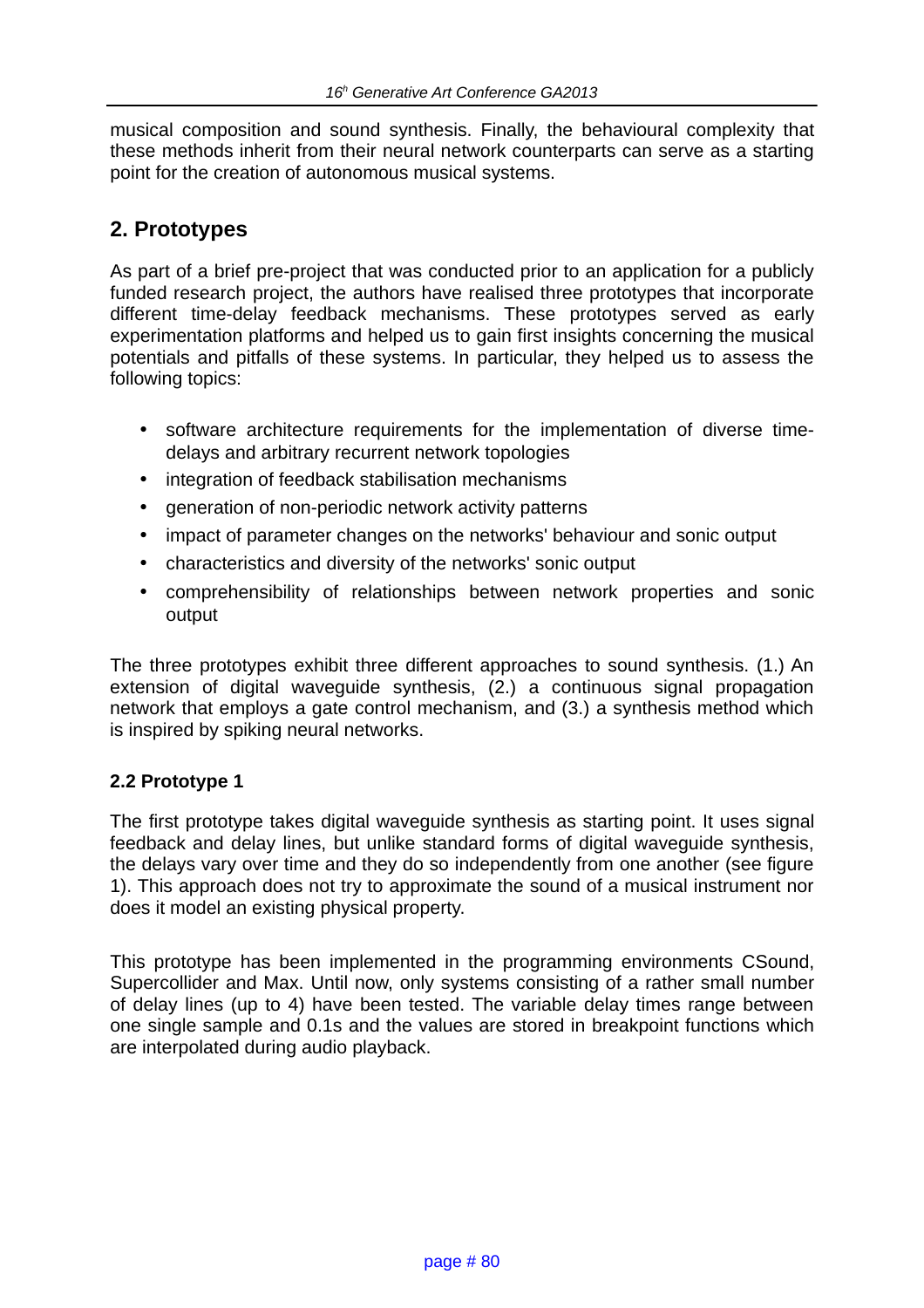

*Figure 1. Digital waveguide-based time-delayed feedback system. Two independent delay lines with a summed feedback.*



*Figure 2. Examples of recurrent network topologies employed for prototypes 2 and 3. From left to right and top to bottom: single neuron single connection (1n1c) network, two neuron four connection (2n4c) network, single neuron two connection (1n2c) network, two neuron five connection (2n5c) network.* 

### **2.2 Prototype 2**

This prototype consists of an audio signal graph in which gates and delay lines are connected (see examples in figure 2). At the nodes which act as gates, all incoming signals are summed and averaged by calculating the root mean square of the signals' amplitude (see figure 3). The gate opens if this average falls between a lower and upper threshold and the gate's responsivity is determined by an attack and decay time. These nodes and their gating behaviour are loosely inspired by neurons and their action potential threshold. Between the nodes, the signal is time-delayed, and, if desired, attenuated and low-pass filtered. The system is initially excited with a short audio signal, e.g. a brief tone or a noise burst.

The implementation of this prototype has been realised in the programming environments Max, Pure Data and SuperCollider. The scenarios tested so far consisted of only a small number of nodes (mostly one or two), and a larger number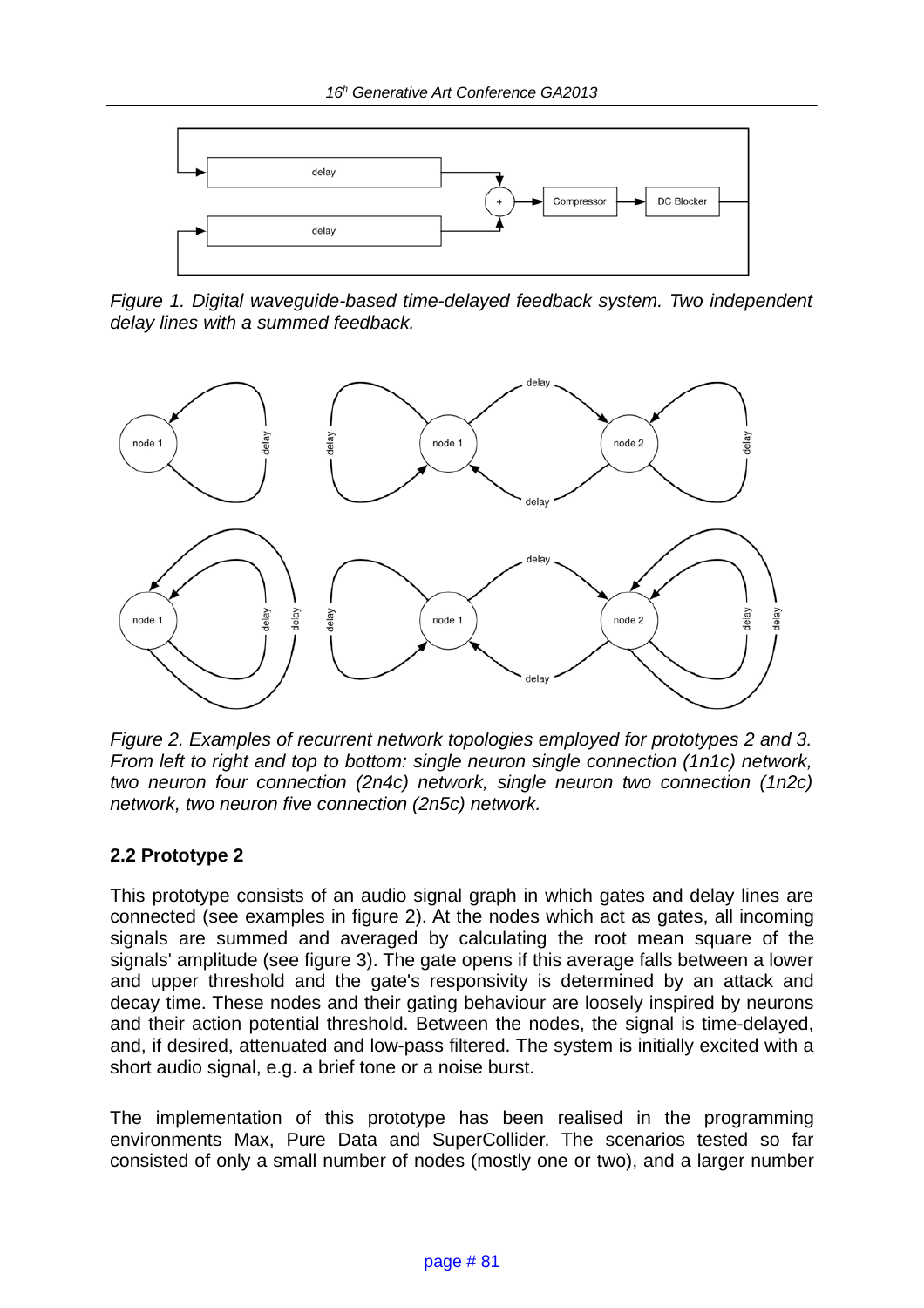of recurrent and time-delayed connections. The parameters to control the behaviour of each node and connection are as follows:

- lower and upper thresholds to open the gate
- attack and decay time of the gate envelope
- signal propagation time delay
- signal attenuation factor
- cutoff frequency for low pass filter



*Figure 3. Prototype 2 node characteristics. The boxes within the node represent from*  left to right: input signal summation, root mean square average, threshold function, *gate with attack and decay time.*

### **2.3 Prototype 3**

This prototype realises an audio signal propagation mechanism that resembles neuronal spiking. All audio signals that arrive at a neuron are summed together and subsequently passed through a sigmoid activation function in order to calculate the neuron's activity level. If this activity level is in between a lower and upper boundary, the neuron triggers a spike in the form of a sound grain and resets its activity level (see figure 4). The grain signal is time-delayed and attenuated when it travels across a neuronal connection.

The neural simulation and DSP engine have been implemented from scratch in C++. The software integrates the Jack audio routing library to connect neural activity to an audio hardware output. Any number of neurons can be rendered audible at the same time in this way. The network exposes a number of parameters to real-time control:

- signal content of audio grains
- amplitude envelope of audio grains
- slope of sigmoid activation function
- lower and upper activity thresholds for triggering audio grains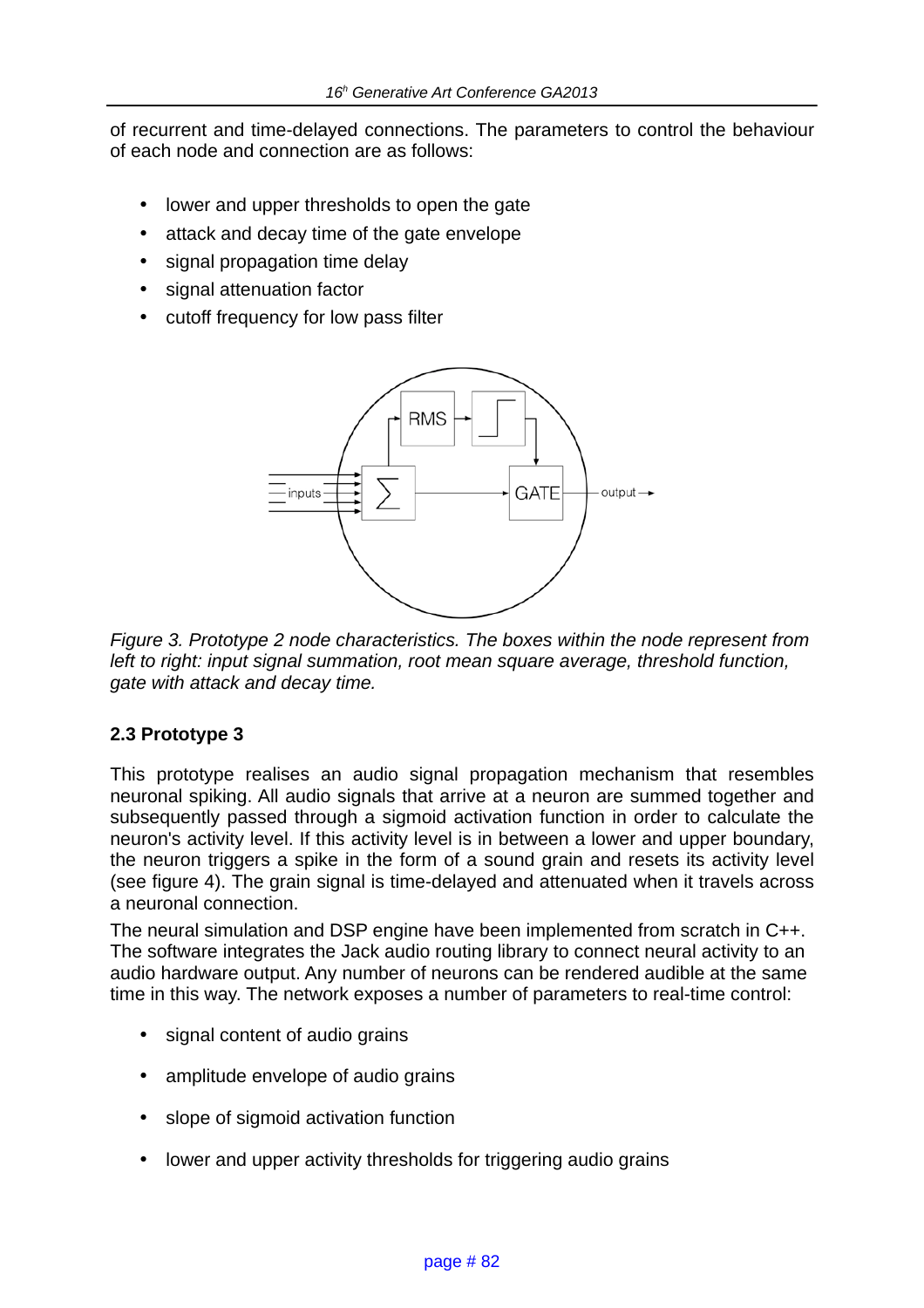- amplitude of triggered audio grains
- duration of refractory period before triggering subsequent grains
- maximum number of overlapping grains
- signal propagation time delay
- signal attenuation factor



*Figure 4: Prototype 3 node characteristics. The boxes within the node represent from left to right: input signal summation, sigmoid activation function, signal grain generation.*

### **3. Results**

### **3.1 Implementation, Software Architecture**

Prototypes 1 and 2 have been implemented in an existing audio programming environment. In these cases, the general observation can be made that a graphical programming paradigm, as can be found in Max or Pure Data, is more suitable than text based environments such as Supercollider or CSound; since the visual interfaces of the former resemble flowcharts they are more readily able to represent the layout of a network.

Prototype 3 has been developed from scratch in C++. As expected, this approach significantly facilitates the close integration between network simulation and signal processing aspects of the software. Furthermore, it allows to overcome any constraints imposed by other software concerning the flexibility of the signal flow, in particular the usage of feedback at any point, and the application of arbitrary feedback times.

It has become clear that the computation of signal propagation within highly recurrent networks demands a different audio buffer update mechanism than is provided by most existing audio environments. For example, the custom software implementation, as realised for prototype 3, has allowed us to realise signal processing procedures that operate with heterogenous audio buffer sizes rather than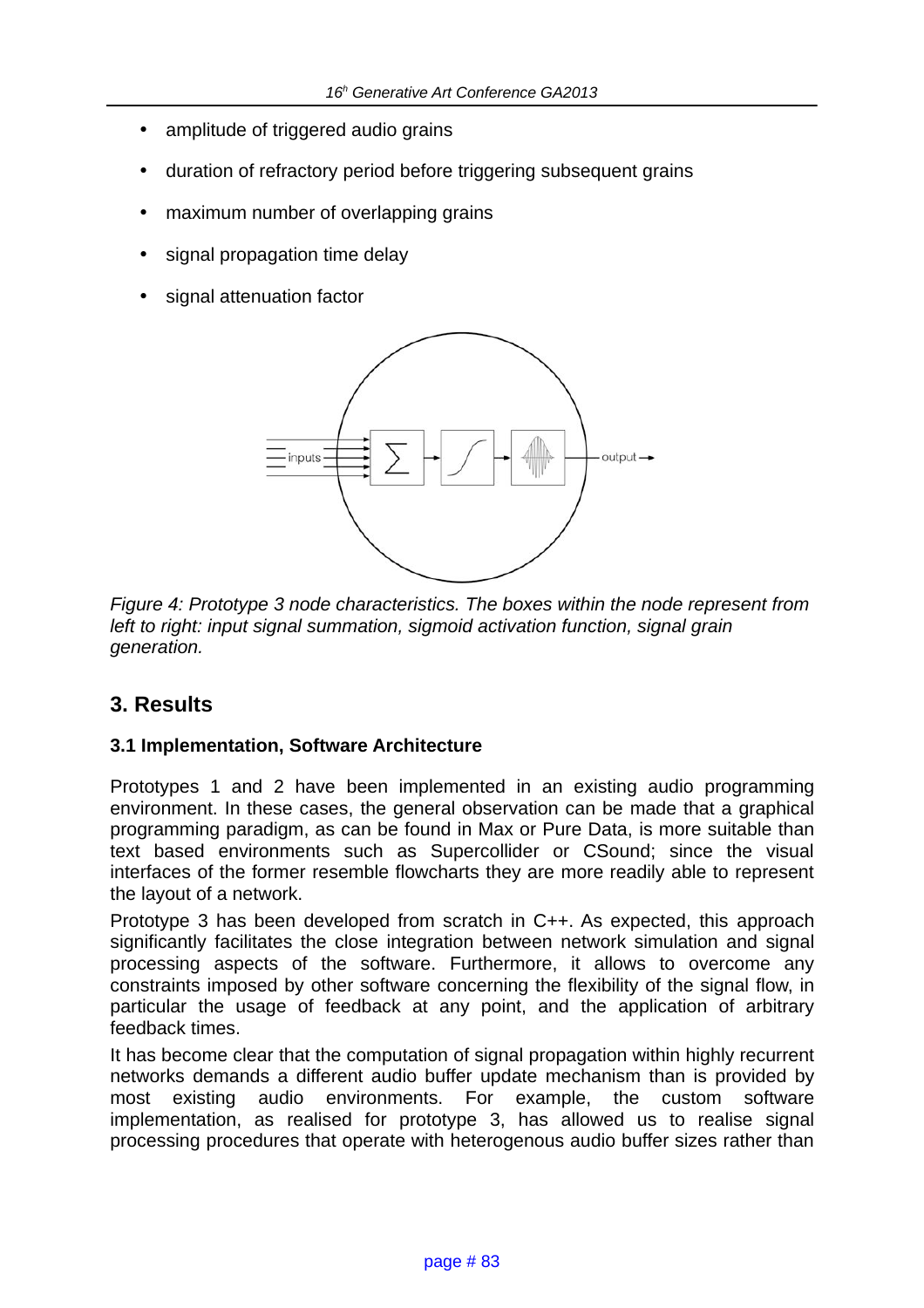a global uniform buffer size. This aspect forms an essential prerequisite for a computationally efficient implementation of arbitrary recurrent network topologies.

### **3.2 Network Dynamics**

As a result of the recurrent network topologies, some of the systems described above are highly prone to enter runaway conditions, i.e. to blow up. In order to ensure that the systems remain stable, the amplitude of the signal has to be carefully kept under control.

In prototype 1, an automatic amplitude control (i.e. compressor) and a dc blocker are inserted into the signal flow before the signal is fed back into the delay lines. In prototype 2, the desired stability is achieved by setting the parameters for each node's gate function in such a way that the gate closes not only when the signal falls under a certain limit but also when the signal exceeds an upper threshold. In case of prototype 3, the signal spiking mechanism provides an inherent protection against runaway situations. Here, the neuronal activity level that can be reached by the network remains bounded due to the fact that the output signal, which consists of grains of fixed amplitude, entirely supersedes the input signal.

It has turned to be a non-trivial task to configure the networks, especially in prototypes 2 and 3, in such a way that they maintain activity over prolonged periods of time rather than to quickly die away. This behaviour is influenced by a number of mutually interdependent parameters, of which the most important ones are the minimum and maximum thresholds, the delay times, the gate attack and decay time in case of prototype 2 and the grain amplitude, maximum grain overlap and refractory period in case of prototype 3.

### **3.3 Sonic Characteristics**

Tests with prototype 1 have shown that this type of network is able to easily produce a large variety of timbres and, because of the changing delay times which result in doppler shifts, different pitches and glissandos. In particular, by means of delay times that vary rapidly or over a large range of values, a richness of musical gestures can be produced. This quality is desirable from an artistic standpoint, but its complex dynamics is hardly predictable for the user. Experiments with different network topologies, i.e. more than two delay lines, have shown no essential changes to the sonic characteristics of the output. This raises the question under which conditions the network topology has a significant impact on the resulting sound.

The experiments conducted with prototype 2 started with networks consisting of a single node and an increasing number of time delayed feedback connections. Due to the large number of combinations of control parameters, a systematic evaluation of these systems under aesthetic or artistic criteria becomes unfeasible. For this reason, we conducted an explorative search for an "attractive" sets of parameters. It has been found that the choice of delay times has a significant impact on the musical quality of the output. Very small delay times are applied to achieve sonic continuity, as well as timbral effects of a strong comb filter quality, larger delay times produce rhythmic textures. The attack and decay times of the gate cause time lags which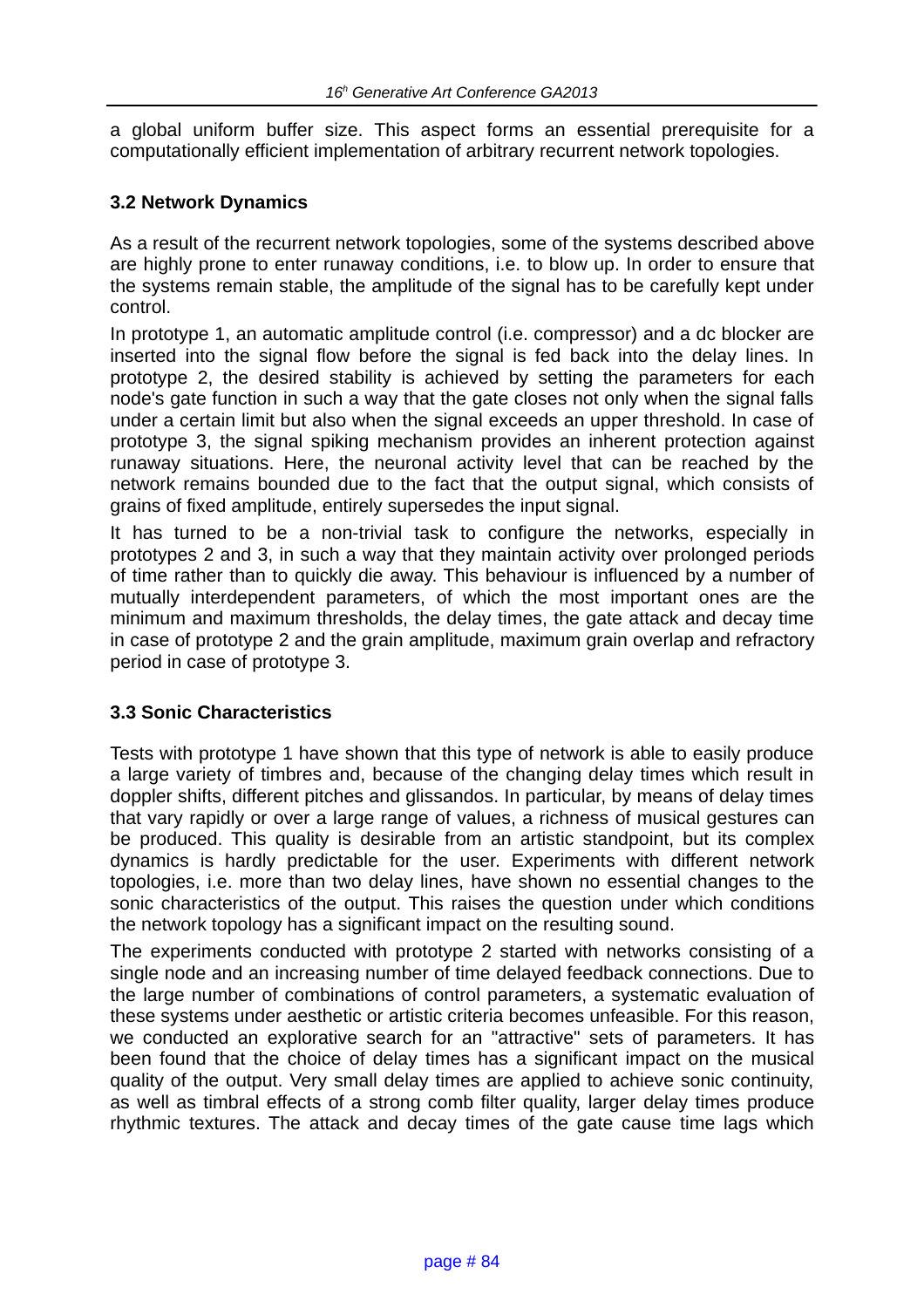allow the signal to overshoot for a short period of time. The dynamics of this behaviour gives rise to pulsating rhythms in the sonic output.

With respect to prototype 3, sonic experiments have been conducted with audio grains that are 32 samples long and employ a hamming window as amplitude envelope. As was expected, regular periodic signals could easily be generated in case of the 1n1c and 1n2c networks by choosing a refractory period that exceeds the duration of a grain signal. By modifying the time delays, these periodic signals become audible either as rhythmic patterns or pitched sounds. On the other hand, the ease with which multiple levels of interleaved period patterns can be achieved by setting the refractory periods to a smaller value than the grain duration, constitutes a rather surprising result. These periodic patterns manifest as cyclically alternating intervals in pitch shifts and sound texture changes. These behaviours could be achieved for all tested network types. In case of the 1n2c and 2n4c networks, the aperiodic output signals that result from irrational ratios between signal propagation delays almost always give raise to sonically very diversified transition phases. In particular, the presence of multiple recurrent connections to a single neuron proved to be a very useful setup to obtain this kind of sonic result. In case of the more complicated 2n4c network on the other hand, the acoustically rewarding transition period is usually of very short duration and quickly approaches an invariable and noisy output. It seems clear, that the difficulty of designing a network with the aim of achieving a sonically interesting behaviour increases very rapidly as the network grows in size.

## **4. Discussion and Outlook**

Based on these preliminary explorations into the sonic capabilities of time-delayed feedback networks, it is clear that these systems possess great musical potential but are at the same very challenging to work with. For a given network architecture, the anticipation of the sonic effects of parameter changes is difficult due to a number factors. (1.) The effects are often highly non-linear and mutually inter-dependent, (2.) they can differ considerably depending on the network's topology and its current state, (3.) they often not only affect the immediate audible results but also influence the long term sonic evolution of the network. Accordingly, these networks are particularly difficult to employ for purposes of musical improvisation and live experimentation. For the same reason, it is even more challenging to make musically informed decisions concerning the design of novel network architectures. Trial and error approaches to network design are time-consuming and likely very frustrating, in particular when dealing with larger networks than those presented in the prototype experimentation scenarios. Therefore, it is very important to establish design heuristics that are based on a basic understanding of the relationships between network properties and sonic output.

We believe that a systematic approach to the development of novel network-based generative algorithms should interrelate a thorough mathematical assessment of the networks' dynamic properties with a musical evaluation and classification of the networks' sonic output. Such a combined approach is instrumental in identifying promising network algorithms and for their subsequent adaptation and customization into generative algorithms for sound synthesis and composition.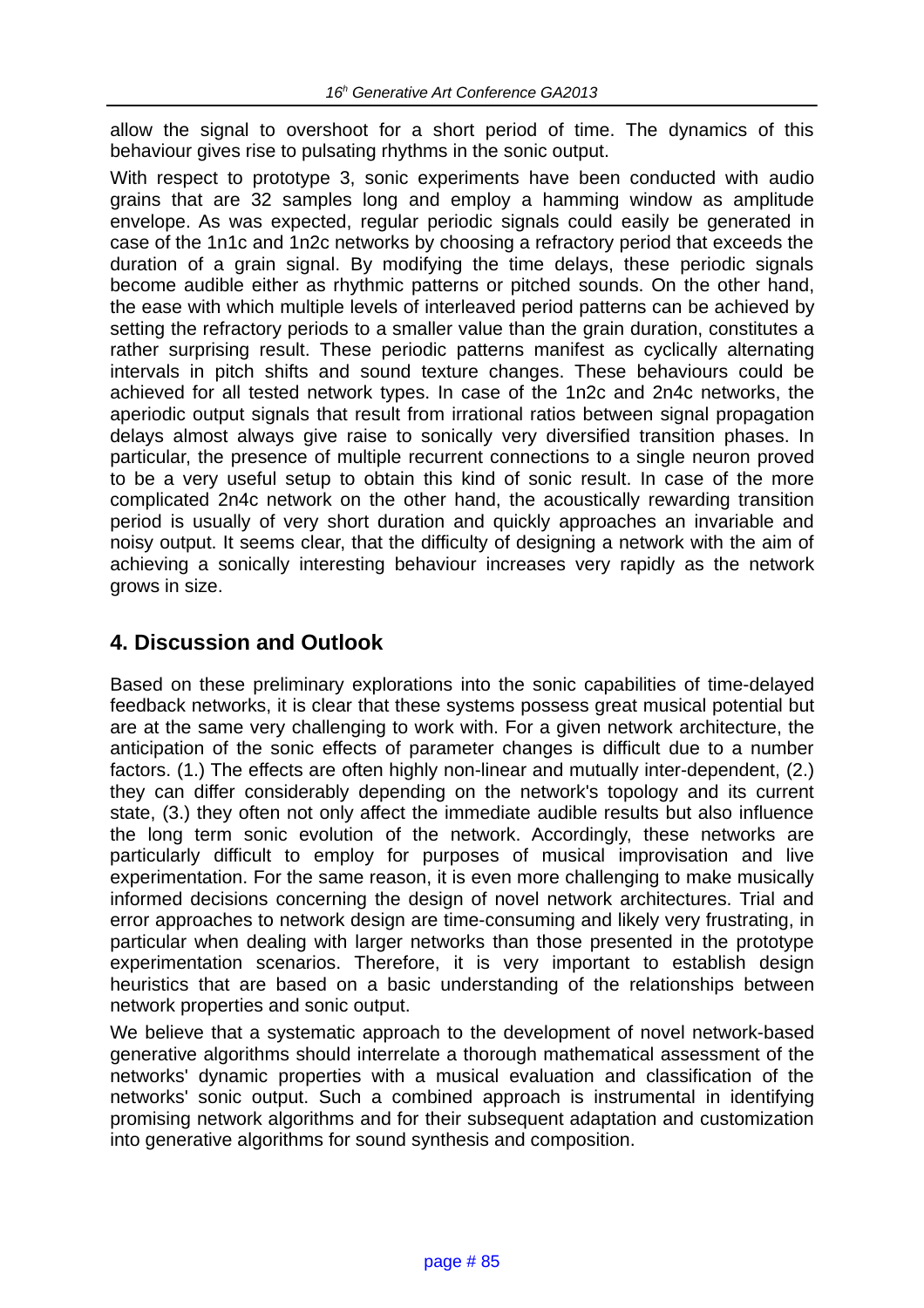In order to foster the musical usefulness of these networks, the aforementioned activities need to be complemented by research that specifically addresses issues relating to musical practice. This research should include the development of strategies and tools that assist musicians in exploring these systems and in acquiring an intuitive understanding of their underlying algorithmic principles. In that regard, we are currently planning to focus on the following aspects. (1.) The design and implementation of a semi-automated network evaluation system that guides musicians in their search for potentially interesting network configurations and behaviours. (2.) The development of physical interfaces that render network properties and behaviours accessible for tangible interaction and thereby help in the acquisition of an intuitive comprehension of this generative system. Both the guidance system and the tangible interfaces are meant to strike a balance between exposing the algorithmic principles of the networks' architectures and providing means for intuitive and perception-driven forms of interaction and musical experimentation.

The guidance system is intended to fulfill a dual function of predicting long term sonic developments and of searching for alternative network customizations that might exhibit musically interesting behaviours. The first functionality allows a musician to listen ahead of the current sonic output of a network and thereby helps to anticipate and influence the network's future musical development. The second functionality is likely to implement a local evolutionary search within the parametric and topological neighborhood of the currently employed network. Those alternative network architectures that best meet basic user-defined fitness criteria are then integrated into a constantly updated repertoire of networks that serve as promising candidates for further musical experimentation. By employing only low-level behavioural and acoustic criteria for the fitness function, the aesthetic evaluation of the musical output remains entirely up to human evaluation.

The research direction that deals with the development of physical interfaces is based on the premise, that a tangible interaction with a complex generative system helps musicians to acquire an understanding of how algorithmic principles and sonic output interrelate. The planned interface design is based on an approach that aligns perception-driven interaction with the topological and behavioural characteristics of network-based generative processes. For instance, the topological characteristics of networks lend themselves to a translation into spatial representations. In such a representation, the individual network nodes can appear as physical objects that individually emit sound and whose interconnectivity and time-delayed signal exchange mechanisms are represented by the spatial distances among each other. Such an installative setup not only renders the characteristics of the networks' acoustic signal propagation perceivable in a spatial manner, it also translates these characteristics into tangible affordances for an interactive manipulation of the network's architecture. By manually moving physical objects through space, a position tracking system can map these changes back into the network simulation in order to change the network's topology and signal propagation delays accordingly. We believe that such a mutually constituted relationship between a network-based generative system and its representation as tangible interface and installation links musical experimentation and engagement with perception-based forms of comprehension.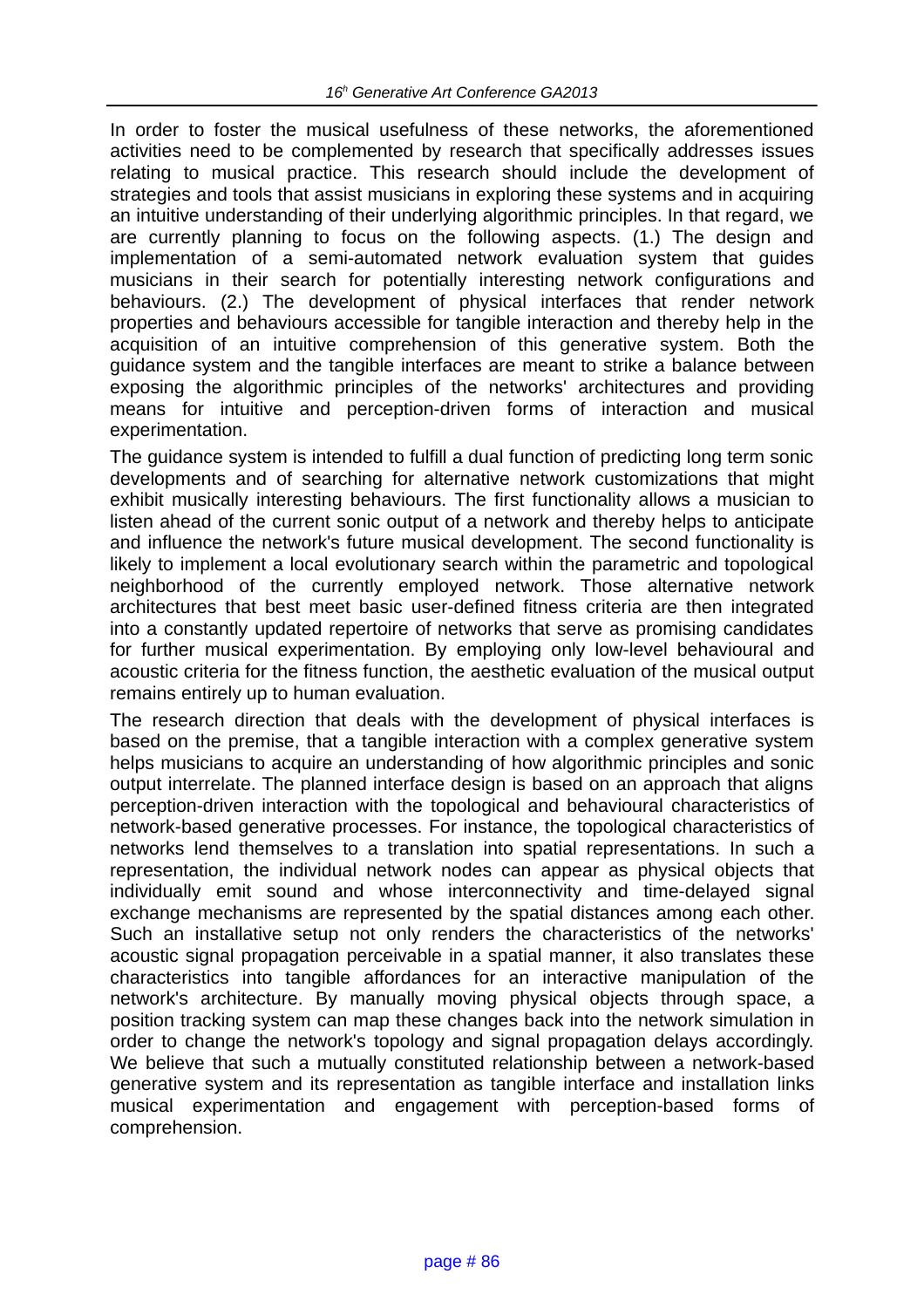

*Figure 6. Research strands. The research directions that are planned for the submitted project.* 

Based on these aforementioned results and considerations, we have devised and submitted a proposal for a publicly funded research project. This proposal will run for the duration of two years and incorporates the previously discussed aspects into three main research strands (see figure 6). These research strands tightly integrate mathematical analysis and algorithmic developments with musical experimentation and evaluation. All activities converge into a residency program during which invited artists and musicians from the fields of algorithmic composition, electroacoustic performance and sound installation art will be able to adapt and integrate the project results into their own artistic creations.

We believe, that such an integrated approach which combines mathematical, engineering and musical expertise to address different aspects that pertain to musical uses of a complex system is essential for developing and transferring a novel generative system into artistic practice. Accordingly, we hope that this project can serve as inspiration for other research projects within generative art.

# **4. References**

[1] Giuseppe Buzzanca. Artificial Neural Networks in Real-Life Applications, chapter Music and Neural Networks, pages 239–264. IGI Global, 2005.

[2] Douglas Eck and Juergen Schmidhuber. A first look at music composition using LSTM recurrent neural networks. Technical Report IDSIA-07-02, IDSIA, www.idsia.ch/techrep.html, March 2002.

[3] Alice Eldridge. Neural Oscillator Synthesis: generating adaptive signals with a continuous-time neural model. 2005.